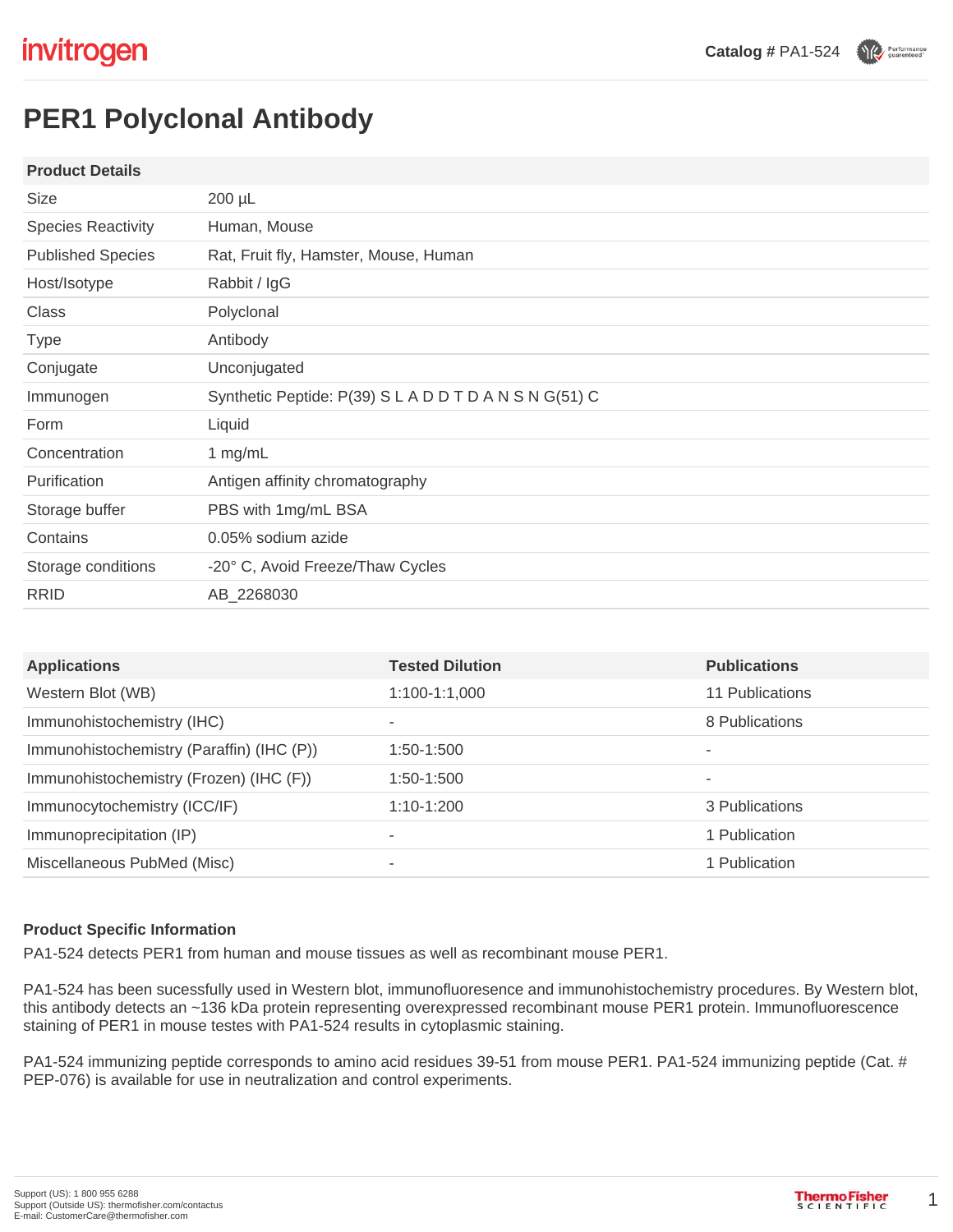

### **PER1 Antibody (PA1-524) in ICC/IF**

Immunofluorescent analysis of PER1 (green) showing staining in the cytoplasm and nucleus of NIH-3T3 cells (right) compared to a negative control without primary antibody (left). Formalin-fixed cells were permeabilized with 0.1% Triton X-100 in TBS for 5-10 minutes and blocked with 3% BSA-PBS for 30 minutes at room temperature. Cells were probed with a PER1 polyclonal antibody (Product # PA1- 524) in 3% BSA-PBS at a dilution of 1:100 and incubated overnight at 4 °C in a humidified chamber. Cells were washed with PBST and incubated with a DyLightconjugated secondary antibody in PBS at room temperature in the dark. F-actin (red) was stained with a fluorescent red phalloidin and nuclei (blue) were stained with Hoechst or DAPI. Images were taken at a magnification of 60x.

#### **PER1 Antibody (PA1-524) in ICC/IF**



Immunofluorescent analysis of PER1 (green) showing staining in the cytoplasm and nucleus of SH-SY5Y cells (right) compared to a negative control without primary antibody (left). Formalin-fixed cells were permeabilized with 0.1% Triton X-100 in TBS for 5-10 minutes and blocked with 3% BSA-PBS for 30 minutes at room temperature. Cells were probed with a PER1 polyclonal antibody (Product # PA1-524) in 3% BSA-PBS at a dilution of 1:100 and incubated overnight at 4 °C in a humidified chamber. Cells were washed with PBST and incubated with a DyLightconjugated secondary antibody in PBS at room temperature in the dark. F-actin (red) was stained with a fluorescent red phalloidin and nuclei (blue) were stained with Hoechst or DAPI. Images were taken at a magnification of 60x.

#### **PER1 Antibody (PA1-524) in ICC/IF**



Immunofluorescent analysis of PER1 (green) showing staining in the cytoplasm and nucleus of Hela cells (right) compared to a negative control without primary antibody (left). Formalin-fixed cells were permeabilized with 0.1% Triton X-100 in TBS for 5-10 minutes and blocked with 3% BSA-PBS for 30 minutes at room temperature. Cells were probed with a PER1 polyclonal antibody (Product # PA1-524) in 3% BSA-PBS at a dilution of 1:100 and incubated overnight at 4 °C in a humidified chamber. Cells were washed with PBST and incubated with a DyLight-conjugated secondary antibody in PBS at room temperature in the dark. F-actin (red) was stained with a fluorescent red phalloidin and nuclei (blue) were stained with Hoechst or DAPI. Images were taken at a magnification of 60x.

#### **View more figures on thermofisher.com**

2